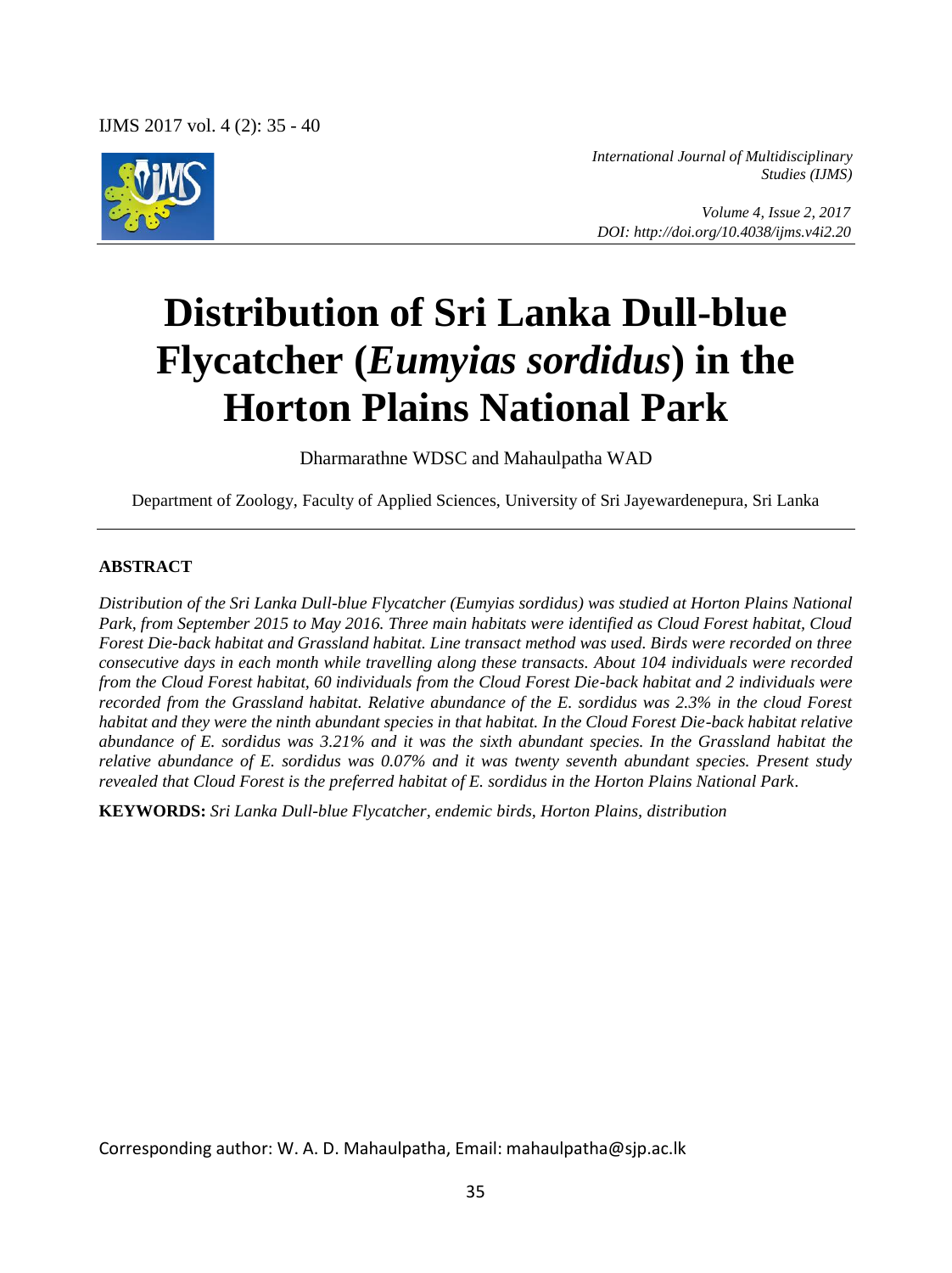## **1. INTRODUCTION**

It has been observed that rate of extinction among species confined to small islands are increasing (Bird life international 2012). This loss is largely due to their increasingly intolerance to the slightest ecosystem disturbances (Nsor & Obodai, 2014) and the fact that specialization to any one environment may limit a species ability to exploit multiple environments and have a wide range (Futuyma & Moreno, 1988). Therefore, it is very important to conduct research on the ecology of endemic bird species confined to specific areas to identify appropriate conservation methods.

## **2. LITERATURE SURVEY**

Sri Lanka is a humid tropical island lying in the South Asian region, southwest of the Indian peninsula, in the Indian Ocean. Sri Lanka is, together with the Western Ghats of India considered as a global Biodiversity Hotspot (Myers *et al*., 2000). Sri Lanka Dull-blue flycatcher, *Eumyias sordidus*, (Figure.1) also known as the Dusky-blue flycatcher, is a small passerine bird in the flycatcher family Muscicapidae (Walden, 1870).



**Figure 1.** Sri Lanka Dull-blue flycatcher.

It is an endemic resident species described as abundant in the central provinces of Sri Lanka (Del Hoyo *et al*., 2005). It is considered as Near Threatened species (Birdlife International, 2014). The present study was conducted with the aim of identifying the distribution of *E. sordidus* in the habitats available to it at the Horton Plains National Park.

#### **3. STUDY SITE**

The study was conducted in the Horton Plains National Park (HPNP) located at 6°47'-6°50'N, 80°46'-80°50'E (Green, 1990). The HPNP occupies an area of 3,160 ha and is contiguous with Peak Wilderness Sanctuary to the west. It is in the Nuwara Eliya District at the eastern extremity, from September 2015 to to May 2016, West end of the HPNP plateau is dominated by Kirigalpotta (2,390 m) and northern end is dominated by Totupola Kanda (2,357 m), respectively second and third highest peaks in the country. Tropical montane cloud forests and wet pathana grasslands are the two distinct habitats in the park (Gunatilleke & Gunatilleke, 1990) with a narrow ecotone belt of shrubs and herbs between the two. Forest and patana form a mosaic, with a tendency for forests to be confined to the hilltops, mid or upper slopes, and for the grasslands and dwarf bamboo to be on the lower slopes and in the valleys (DWC, 2007).

Its mean annual temperature is 15C0 and mean annual rainfall is 2150 mm (DWC, 2007). The weather is dominated by persistent cloud cover and strong winds, sometimes gale-force, during the south-west monsoon (Bastable & Gunawardena, 1996). The driest months are January and February, when temperatures may reach 27C0. Wetland habitats occur in the waterlogged depressions in the valleys and surrounding smaller streams. Extensive areas of the montane forest have suffered from canopy die-back, the cause of which is uncertain but may be related to water stress or air pollution. The area of forest die-back, first observed in the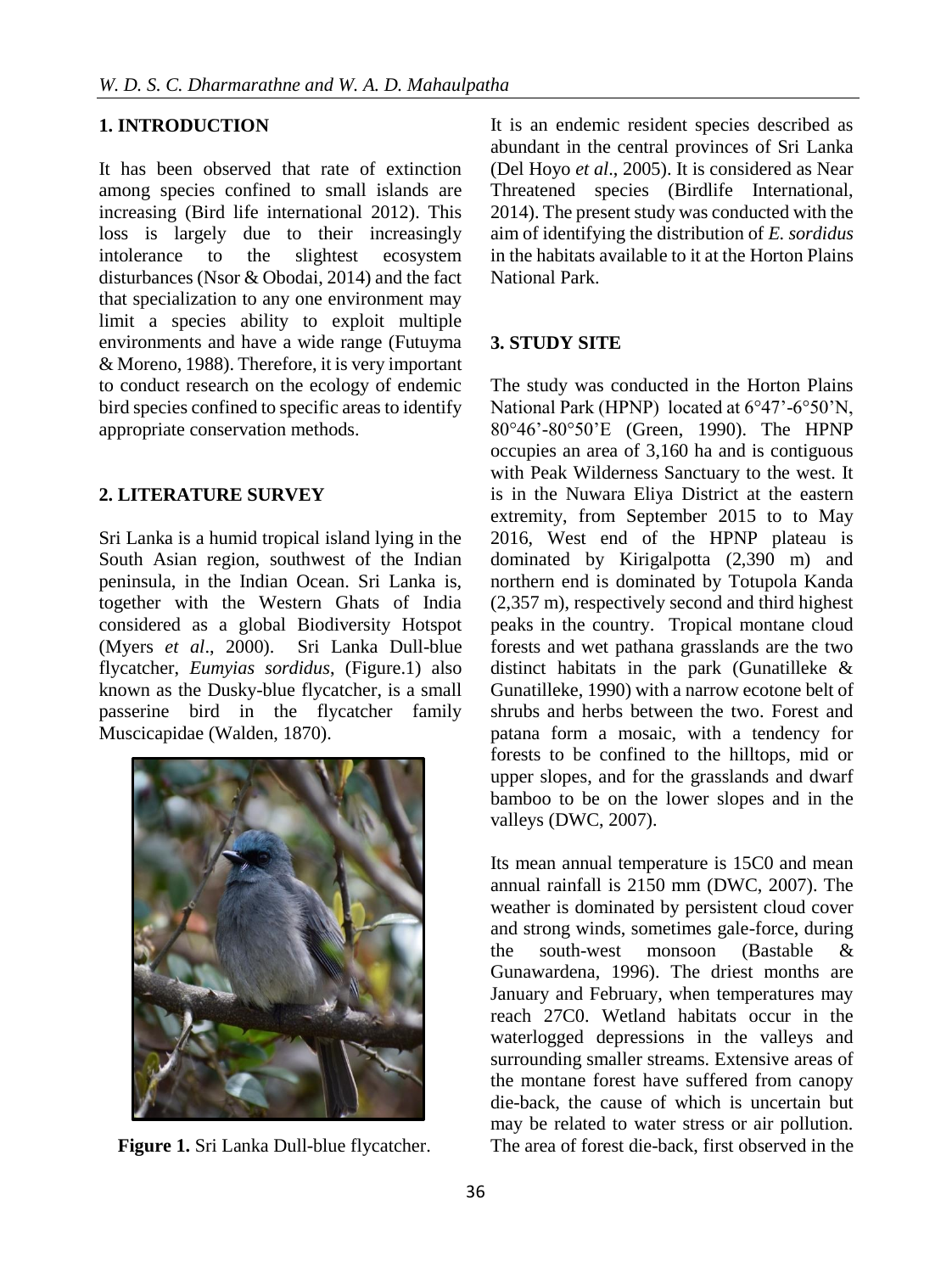1960s, had increased from 87 ha (2.7% of the National Park) in 1967 to 956 ha (30.7%) by 1998 (DWC, 2005).

#### **4. METHODOLOGY**

Three main habitats in the HPNP were identified as Cloud Forest habitat, Cloud Forest Die-back habitat and Grassland habitat. Three, 300 m fixed line transacts were marked in each of these habitats using a Global Positioning System device (GPS). Birds were recorded on three consecutive days in each month while travelling along these transacts, from 0530h to 1030h. Birds were observed through a 10x50 binocular. Opportunistic data and incidental observations were used to supplement the population estimates. Relative abundance of birds were calculated to determine population abundance within habitats using the equation, Relative abundance  $=$  Number of individuals of a species/Total number of individuals. Microsoft Excel™ and Minitab 14™ were used to analyze the data.

#### **5. RESULTS AND DISCUSSION**

Total of 166, *E. sordidus* individuals were recorded during the study period. Significantly higher number of *E. sordidus* individuals were observed from the cloud forest habitat (n=104, 62.65%) and it was comparatively low in the cloud forest die back habitat (n=60, 36.14%). The lowest number of individuals were observed in the grass land habitat (n=2, 1.2%). (Figure.2).

In the cloud forest habitat, the highest number of 27 *E. sordidus* was recorded in the month of May 2016 and the lowest of 1 was recorded in December 2015. In the cloud forest dieback habitat the highest number of 17 individuals were recorded in the month of February 2016 and none were recorded in October and December 2015. Single individuals were recorded in March and April of 2016 in the grass land habitat (Figure3).



**Figure 2.** Distribution of *E. sordidus* in different habitats of the Horton Plains National Park. CF=Cloud Forest, CFD=Cloud Forest Dieback habitat, GL=Grass Land.

Total of 60 bird species were recorded in the cloud forest during the study period and a total of 45 bird species were recorded in the cloud forest dieback habitat. Total of 41 bird species were recorded in the grass land habitat.

Relative abundance of the *E. sordidus* was 2.3% in the cloud forest habitat and they were the ninth abundant species in that habitat. In the cloud forest dieback habitat the relative abundance of this species was3.21% and it was the sixth abundant species. In the grass land habitat the relative abundance of *E. sordidus* was 0.07% and it was twenty seventh abundant species.

In the present study highest number of *E. sordidus* were recorded in the cloud forest habitat. The cloud forest habitat had a canopy cover of  $81\% \pm 13\%$  (M $\pm$ SD). Therefore, it is evident that the habitat characteristics such as canopy cover influences the habitat selection of *E. sordidus*. Present study also revealed that in the Horton Plains National Park, the preferred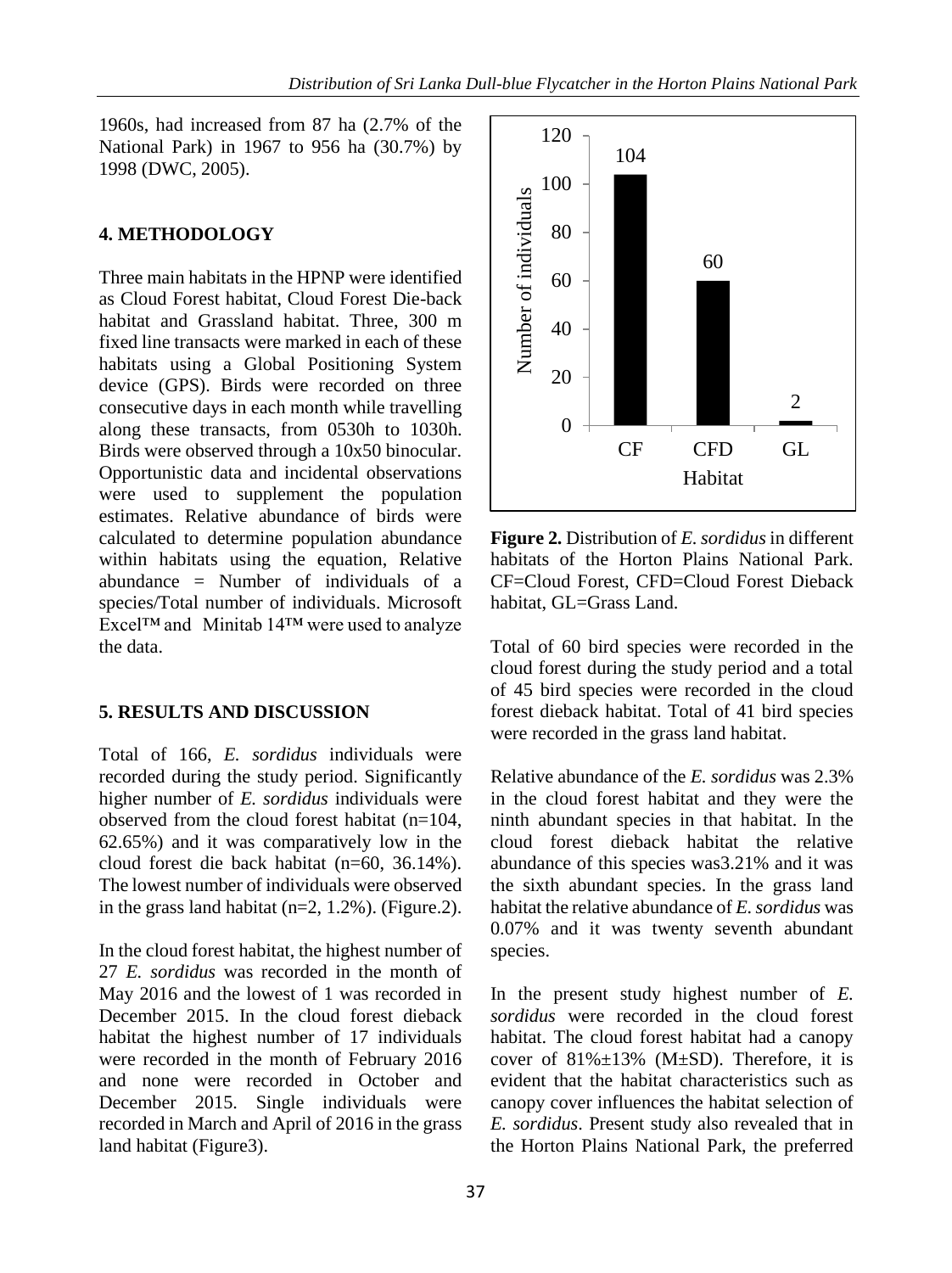habitat of *E. sordidus* is the cloud forest habitat. Only two individuals were recorded in the grasslands where not have any canopy cover. Although there were scattered trees of *Rhododendron arboreum* in the grassland habitat they did not provide a suitable canopy. Therefore, the lack of the canopy cover may

have prevented *E. sordidus* from using this habitat. Compared to the grassland habitat the cloud forest die back habit too had a considerable canopy cover. However, due to the forest die back the canopy was not continuous, which may have forced *E. sordidus* to use it at a lesser rate compared to the cloud forest habitat.



**Figure 3.** Monthly abundance of *E. sordidus* individuals during the study period at HPNP.

Previous studies have revealed that the breeding season of *E. sordidus* is in the first half of the year, March and April being the preferred months (Henry, 1998). The findings of the present study tallied with that of Henry (1998). About 72% of *E. sordidus* was observed in the first few months of the year from January to May. Only 28% was recorded from September to December. Present study revealed that grasslands were occupied by *E. sordidus* only during the months of March and April. These few birds could be either juveniles exploring the habitat, stragglers or adults collecting nesting materials or food items for feed nestlings and fledglings.

Total of 60 bird species recorded in the cloud forest during the study period indicates that it is the preferable habitat of most of the birds occupying the Horton Plains National Park. Approximately 45 bird species recorded in the cloud forest dieback habitat and the 41 bird species recorded in the grass land habitat clearly indicates that these habitats too are preferable habitats of various bird species.

However for *E. sordidus* the preferred habitat was the cloud forest. Even then the relative abundance of 2.3% of *E. sordidus* in the cloud forest habitat indicates that it is a rather rare bird species and was the ninth abundant species in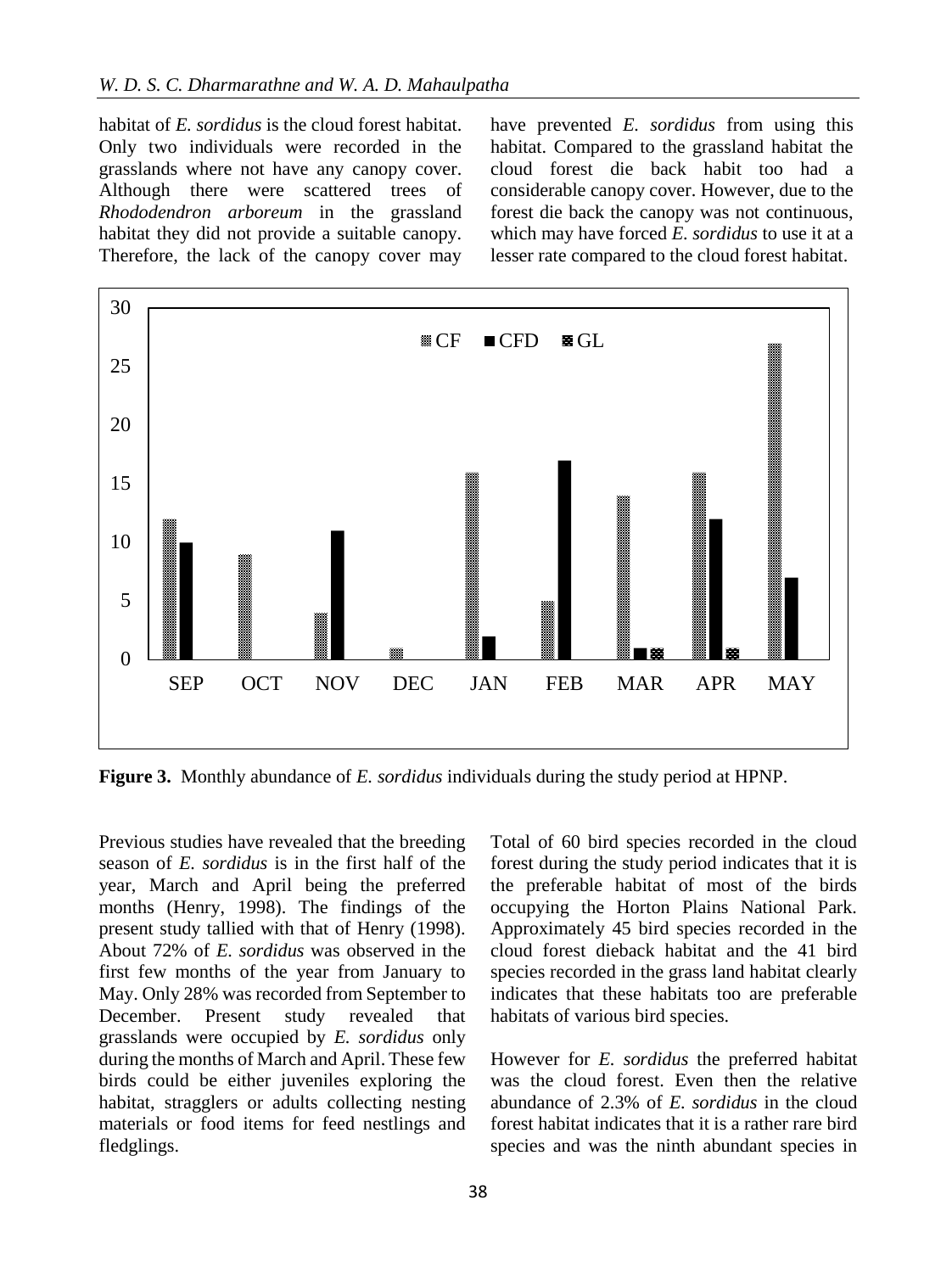that habitat. In the cloud forest dieback habitat relative abundance of this species was 3.21% and it was the sixth abundant species. In the grass land habitat the relative abundance of *E. sordidus* was 0.07% and it was twenty seventh abundant species. This meant that the grass land habitat is its least preferred habitat.

Previous studies, have indicated that species with the smallest geographical ranges, such as those found on mountains or islands (Orme *et al*., 2006) are the most threatened with extinction (Brooks *et al*., 1999: Renjifo *et al*., 1997), and will be more severely affected by climate change (Shoo *et al*., 2005, White & Bennett, 2015).

Remnant populations of birds, for instance, are often restricted to mountain ranges (Channell & Lomolino, 2000) and Limited elevation range increases extinction risk (White & Bennett, 2015: Manne & Pimm., 2001). Species with narrow elevation ranges are also more sensitive to land cover change and will be severely affected by climate change (Sorte & Jetz., 2010).

# **6. CONCLUSION**

It is well known that *E. sordidus* prefers wooded highland areas. Therefore, the conservation of montane forests along elevation ranges is essential for present and future species conservation of endemic montane birds including *E. sordidus*. It is equally important that cloud forests of the Horton Plains National Park are preserved to ensure the continuous survival of this elegant bird species.

# **ACKNOWLEDGEMENT**

We would like to thank the University of Sri Jayewardenepura for the financial support through the university grant (ASP/01/RE/SCI/2016/20). We extend our gratitude to the Department of Wildlife Conservation for granting permission to carry out this study (permit no. WL/3/2/14/15).

#### **REFERENCES**

BASTABLE HG & GUNAWARDENA ERN. A comparison of climate between two sites at different elevations in Sri Lanka. In Proceedings of the University of Peradeniya/Oxford Forestry Institute Workshop. 1996; 205-220.

BIRDLIFE INTERNATIONAL. Endemic Bird Area factsheet: Sri Lanka. 2014. Available in http://www.birdlife.org. Accessed on 14<sup>th</sup> of November 2014.

BIRDLIFE INTERNATIONAL. *Eumyias sordidus*. The IUCN Red List of Threatened Species 2012: e.T22709433A39831282. 2012. Available in the interval of  $\overline{a}$  in http://dx.doi.org/10.2305/IUCN.UK.2012- 1.RLTS.T22709433A39831282.en. Accessed

on  $25<sup>th</sup>$  of March 2016.

BROOKS TM, PIMM SL, KAPOS V & RAVILIOUS C. Threat from deforestation to montane and lowland birds and mammals in insular South‐east Asia. Journal of Animal Ecology. 1999; 68(6): 1061-1078.

CHANNELL R & LOMOLINO MV. Dynamic biogeography and conservation of endangered species. Nature. 2000; 403(6765): 84-86.

DEL HOYO J, ELLIOTT A & CHRISTIE D. Handbook of the Birds of the World. Cuckooshrikes to Thrushes. Lynx Editions, Barcelona, Spain. 2005; vol 10.

DWC. Horton Plains National Park. Management Plan. Final Draft. Protected Areas Management and Wildlife Conservation Project, Department of Wildlife Conservation, Colombo. 2005; 91.

DWC. Biodiversity Baseline Survey: Horton Plains National Park. Consultancy Services. Sri Lanka Protected Areas Management and Wildlife Conservation Project (PAM&WCP/CONSULT/02/BDBS), Department of Wildlife Conservation, Ministry